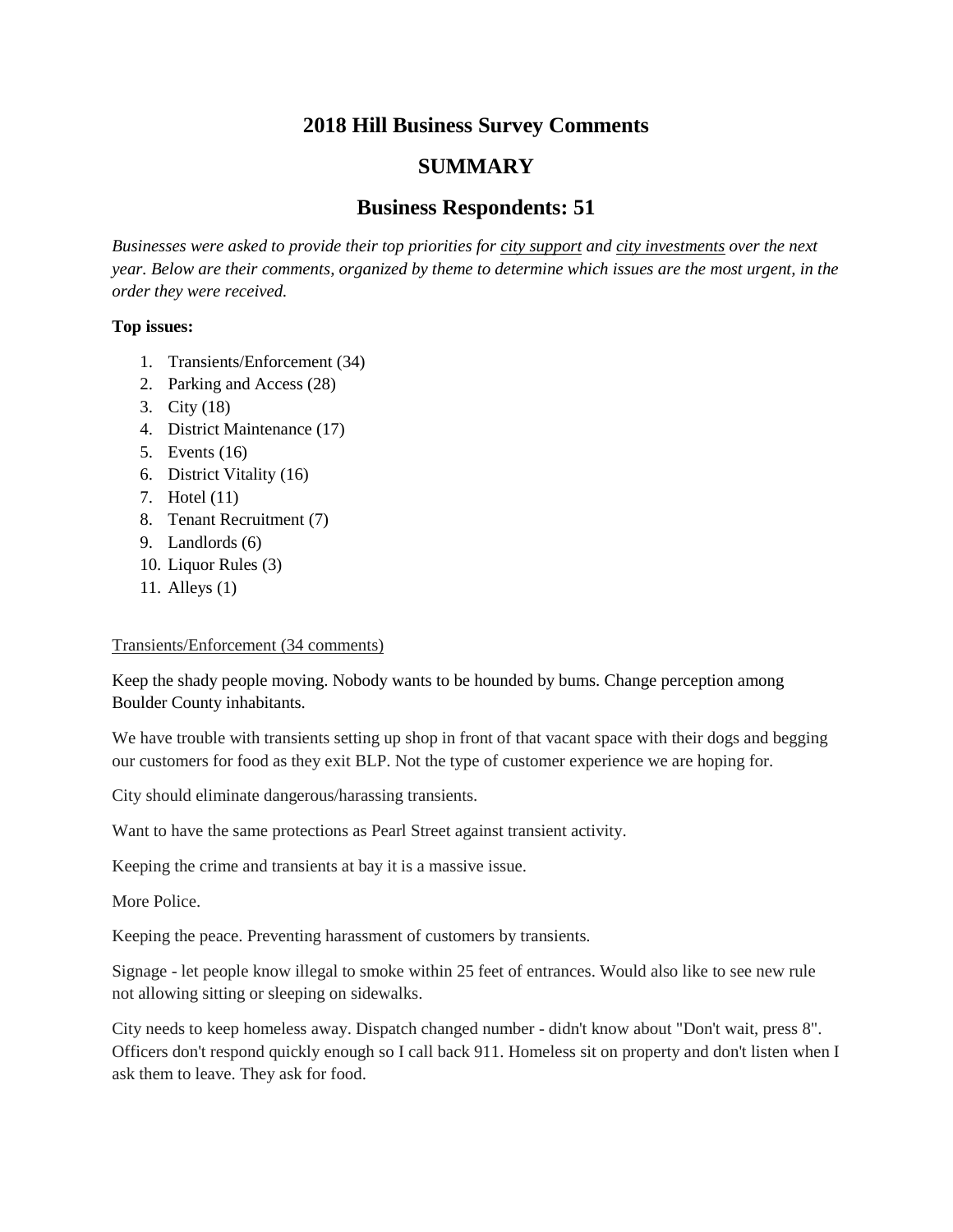Big issue with transient behavior in private garages. Impacting business tenants. Always fighting people to get off the alley. Police: needs to be enforcement with lasting effects. They come back.

Keep the Hill safe.

Dilemma of the intransigent transients. Problem is their presence alone, not necessarily bad behavior. Customers taking a wide swath - cross before Boss Lady and cross back by the Sink. Older customers very uncomfortable about it. Young families really feel terrible about it. Seeing things they don't want their kids to see. This is significant.

Congregations of homeless are driving away business.

Maintain safety on the hill. There's issues with transients.

Would like help with the homeless situation. We are here 24/7. Safety is important.

Transients - they come into the restaurant and eat lots of food and then say "What are you going to do about it?" They also get violent when approached.

Investment to have police be a normal presence at night on the hill to walk the few blocks and protect it.

Transient control (we had a violent episode a couple of months ago where a transient threw a cup of soda at our employee and landed over all of our electronics, which was very traumatic for everyone involved).

Safety.

Transient displacement.

Police presence.

Know the city is working to make the Hill a more attractive place but good food is not enough when people don't feel safe. Feels like we are regressing this year.

Get rid of the people doing heroin on the street and stealing from businesses daily.

Night-time security. People breaking signs, sneaking into food court (propping door open).

Management of transients for safety reasons and business.

Buy the homeless a one-way ticket to Hawaii. Don't complaint generally about the city - better here than CA.

More policing within the district. Better code enforcement.

Groups of transients at Taco Bell. Problem grew after they opened. They don't do anything because the kids are customers. I am located between Fox and Taco Bell (both destinations for encampments). People are skipping business because crossing street.

Police the homeless people that cause problems.

The Transients are destroying the image of the hill.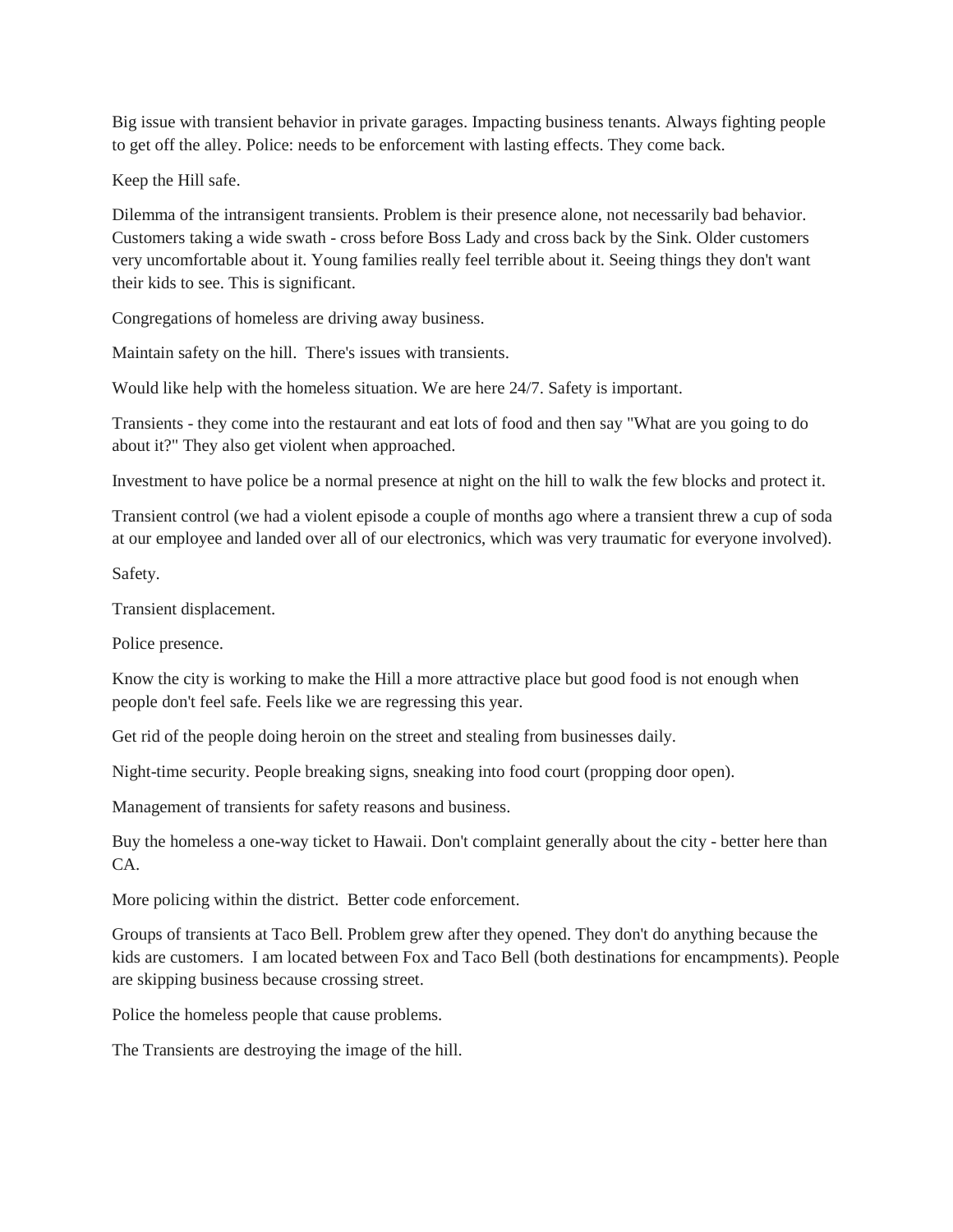Transients - there is a drug dealer selling heroin out of a white truck in front of Taco Bell. A fellow business owner said he was arrested (undercover cop led to police raid) but he was back a day later. Need to adopt whatever Pearl Street did to push out transient activity.

Love the idea of not allowing people to sit and sleep on sidewalk.

There are typically transients in the stairwell, which can be policed.

The transient issue is really bad in the Winter. There should be more enforcement.

#### Parking and Access (28 comments)

Want free parking for customers.

Need parking provided for businesses.

Provide easy ways for my employees to travel to and park on the Hill.

City should increase amount of parking.

Better parking would help a lot. Some customers can't come because of the parking situation.

Make parking easier for both employees and customers. Hard to maintain business when customers can't find parking.

Need more parking.

Create a shared loading zone for Rose Hill and 7-eleven.

Providing parking because people in the morning can't get here.

Biggest issue will always be parking - employee parking.

Need parking.

Parking and traffic improvements. Otherwise things have been going well.

Parking. But I think this horse has been beaten dead for 20 years.

Parking & continuing the ECOPASS program.

Provide occasional free parking days.

Help with parking availability.

Parking structures.

Parking is first priority.

Parking lots. Need to have parking passes for employees.

Increasing parking opportunities.

Parking for employees.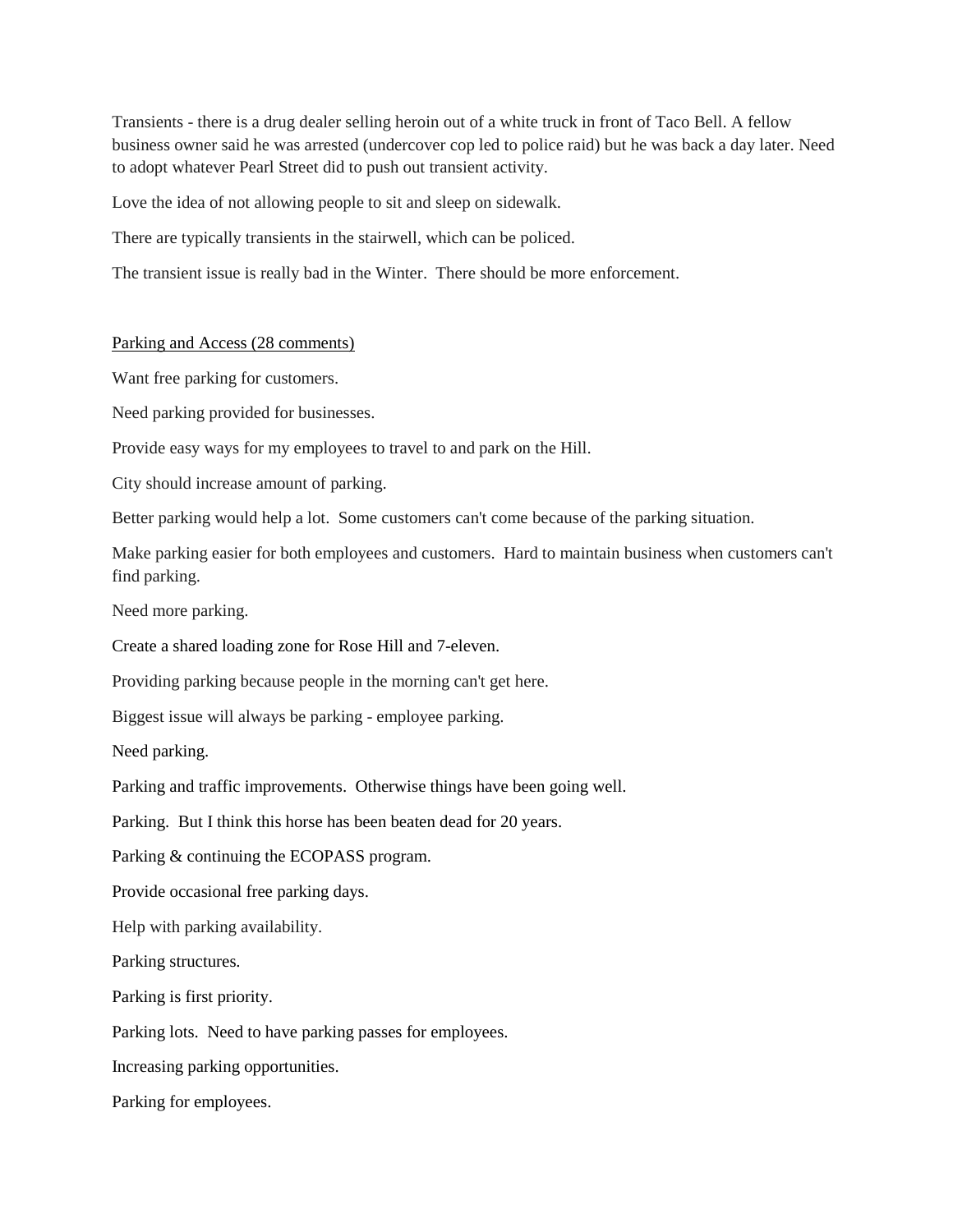Investment in parking. There should be more spaces.

Parking, not just for employees but also for customers.

Please keep the eco pass program going. It's essential to our being here!

I'm happy to write a letter to someone to say how important the ECOPASS program is for our business; so many of us utilize it & it definitely helps out with parking issues on the Hill. Who is the best person for me to email to show our support of the program??

Parking for business owners.

No loading zone, so they sometimes get tickets just for parking for a minute out front.

Biggest issue will always be parking - employee parking.

#### City (18 comments)

The City is different parts. Public statements and decisions should reflect a positive improvement for The Hill.

Don't like the sugar tax. Customers don't like it.

Wants to expand business hours. Why is application \$1,200 to just change? Current: 8:00-3:00. Want to be: 7:30-2:30. Re-open 5:30-10:30.

Don't let Beach Park become a dandelion field.

City has no role in my business. They collect sales tax because allow me to do business in Boulder. Mutually beneficial. City's role is for the people. Make it a great place to come to.

City services should give the Hill the same treatment as all other parts of the City.

Continue providing services, such as street cleaning, lighting, security/police services, streetscape, and support for events.

We feel neglected. Don't keep letting the Hill be the ghetto. I am actively trying to make the Hill a better place - at least we're trying.

Fund infrastructure improvements.

Create a "kickstart" fund to implement new programs to generate the cleanliness, safety and growth we desire.

As far as I know, we are still not allowed to hang a sign for the pizza shop on the Tulagi building due to the building's historic nature. This makes it hard for potential customers to recognize our shop or even realize that we exist. Jumping through all the hoops would be very costly as far as I understand (when we last asked the city about it a couple years ago).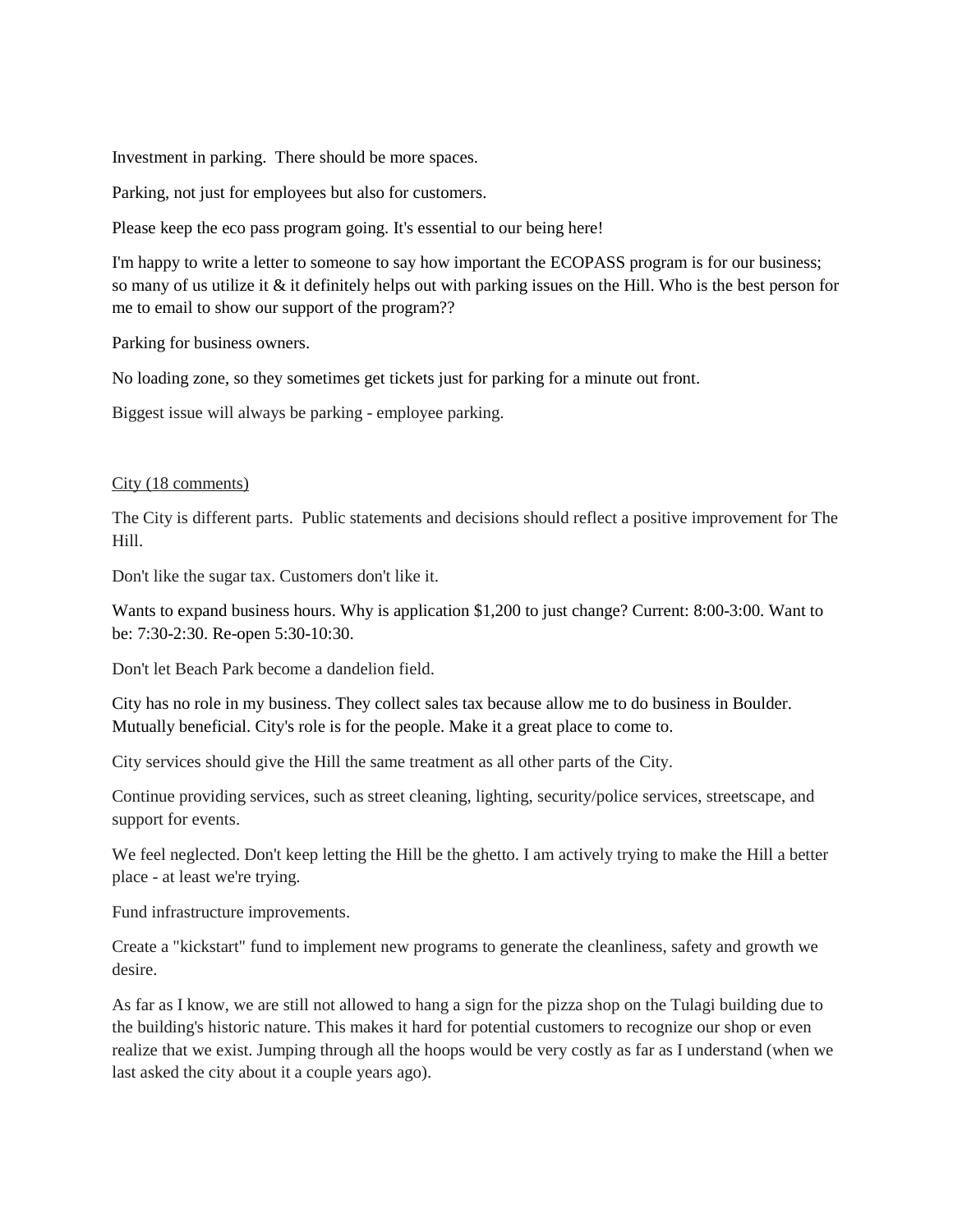Don't like to have Zero Waste in business. People aren't separating their trash. I don't like it but I don't want to get a ticket.

The tension between Council/City and Hill business and property owners is reducing. Now is the time to push hard to make it go away. Make decisions that are good for business on the Hill and allow it to evolve with the changes of time.

Sugar Tax. Would like it to go away. Hard to find distributors who pay it to stay in compliance. Limits options. Can't absorb higher prices, customers won't pay more.

Continued support of The Hill Boulder (commercial area biz group) is important! They do great work!

*City does a great job with the Hill. Has always been a fun and inviting place to come to.*

*Don't complain generally about the city - better here than CA.*

*Sarah is amazing and we would be gone from the Hill if we did not have such quality representation.*

### District Maintenance (17 comments)

Keep the Hill clean.

Keep the sidewalks clean.

The trash facilities are important. Rush Bowls has a lot of compost so it's important that does not get contaminated.

Keeping it clean. Power-washing was appreciated.

Keep the district clean. Picking up trash, removing graffiti, stickers.

Help to maintain cleanliness.

Maintenance (graffiti, tags).

Make the pavement look nice, such as more planters in the summer.

Maintain and keep thoroughfares up to date.

Continue with the updating the physical environment.

Bistro lights on College Ave and 13th street.

13th Street and more lighting.

Cleanliness.

Power-washing.

More frequent power-washing. More bike racks.

Would like holiday lights to go to 14th Street lot.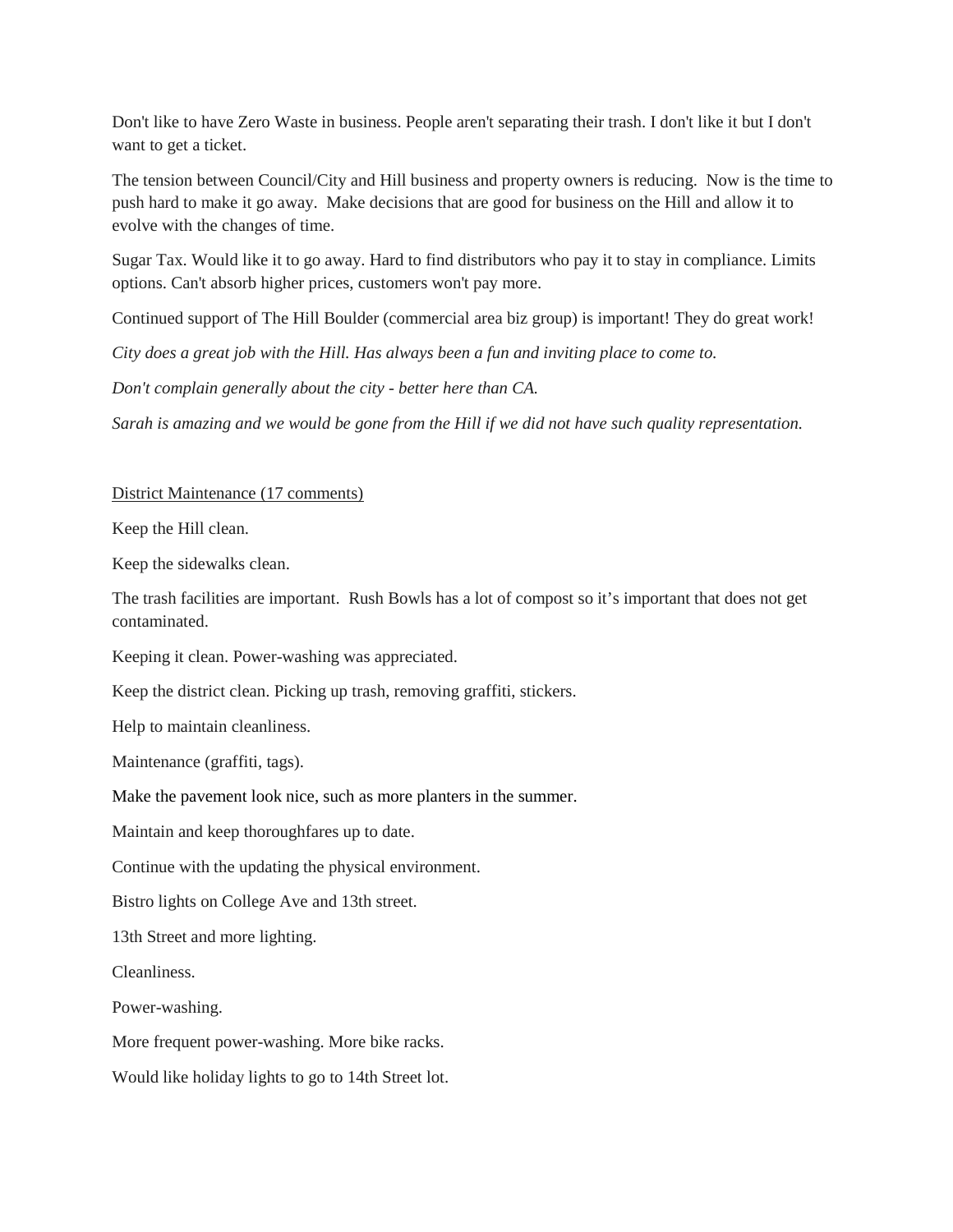Clean up after the people trashing the area. Pick up the frequency of power-washing. Standing schedule and special cleanings as needed.

#### Events (16 comments)

Would like to see city supporting more events, festivals, especially during the summer months.

Promote Hill events.

Help with events.

Events (on the event street). Keep it looking great.

More events on the hill is great for those businesses.

Would like to see more events on the Hill. Would like to see art market or more music stages.

More events. Hill Block Party was great. Raised awareness of what we have here.

Everything happens on Pearl Street. Parades. CU event in August was good, but maybe not attendance they expected. Would love to see something small - pep rally.

Events and festivals during the quieter months.

Hill Block Party cleaned up really well. Let Sean know :)

Continue hosting events on the Event Street! while still keeping all the businesses up the street (on 13th) involved so we aren't forgotten about :)

Idea: Taste of the Hill in the food court in 2019? Would be good in the winter too (protected from the weather).

Event Street. Would like to see it more utilized. Would like to see something every week, e.g. every Thursday night. Or else it's a waste of money, even if cleaner and nicer. Liquor fencing doesn't look welcoming when police and bouncers there too (in such a small space).

Let us promote our businesses without having to pay fees for so many different licenses/permits.

*Host events that bring people to the Hill all year round. I think you guys do a great job at this!*

*City funding for events/marketing has been very helpful the past 4 years*

### District Vitality (16 comments)

The city should be able to add more to our budget to build on an improved restaurant and retail district.

City should try to partner with the University to build up a better and stronger economic district.

Make the Hill a more desirable place to be; make residents and visitors alike Want to come to the Hill.

Drive people to the area.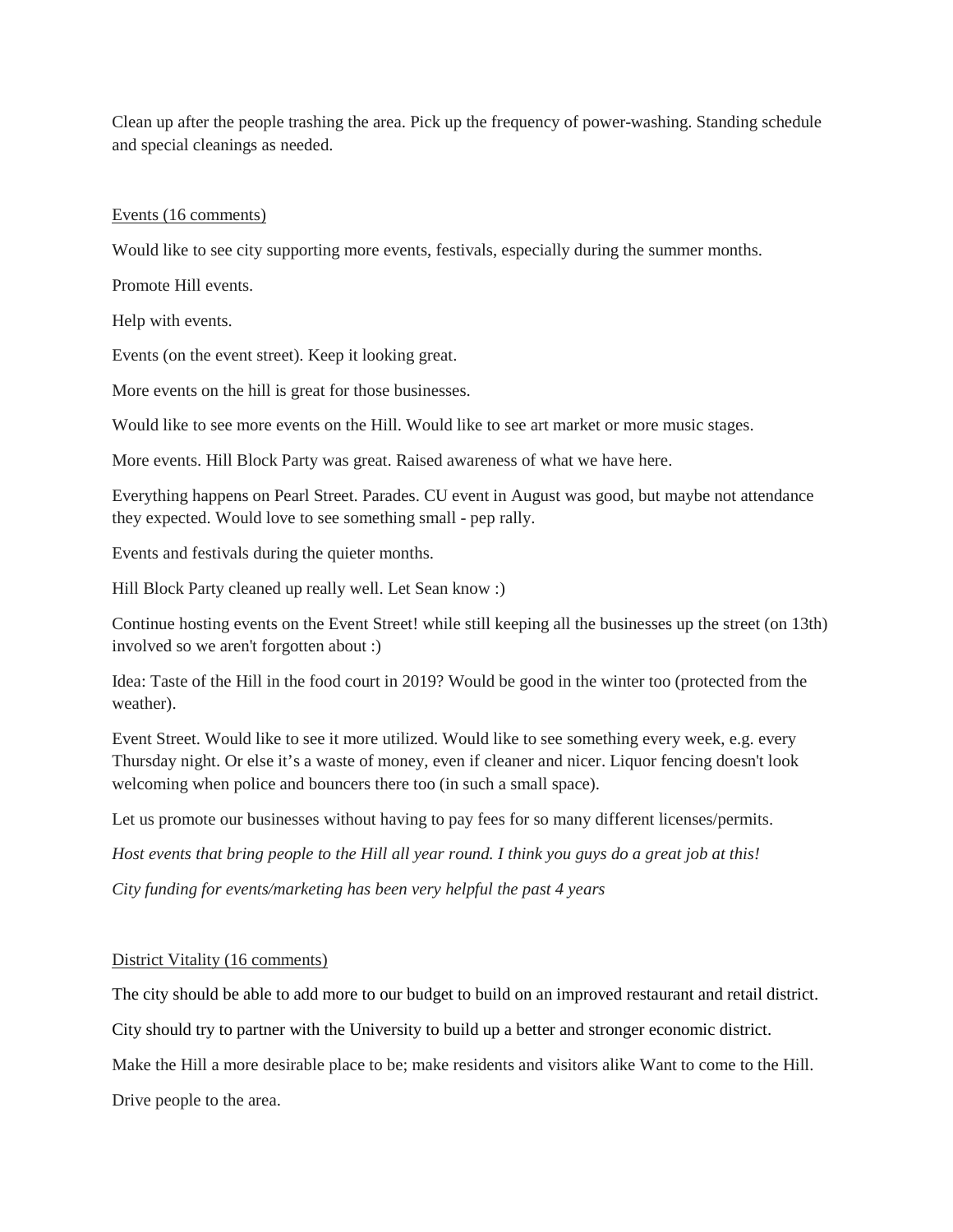Promote the Hill district. Make the Hill feel as valued as Pearl Street.

Advertise the Hill's presence and accessibility.

Municipal internet for small businesses.

Promote the power of local business and ensure that we have what we need to keep our doors open and our customers well-served.

Support businesses.

Promoting the Hill would be a good investment. Save marketing costs for individual businesses. There are good places here. Most locals hate the Hill.

City investments should include trying to market stronger businesses to put a location on the Hill to try to change the energy and vibrancy.

Market the Hill.

Help with foot traffic in the district.

District needs major investments to create year-round appeal.

Build a skate park. Maybe in Beach Park. Look at Burnside Park in Portland. They supported one in Arvada.

*In general, everything is okay.*

#### Hotel (11 comments)

Support the hotel.

Hill hotel.

Hotel.

We need the hotel. We need the hotel. We need the hotel. University is making their investment, we need to do the same. Critical mass. Way too spread out.

Feeling anxious about future of the building and ability to stay on the Hill.

In case of displacement, great if the city can help with relocation costs.

Get the hotel built and work with those existing business to relocate and find success in the City through grants etc. It should not be either the hotel or the businesses. We need both to move forward.

Open a hotel.

Bring more customers to the district. Hotel would be amazing.

Hotel. It's the one site where something can happen to change the current dynamic.

Feel like the hotel ship has sailed.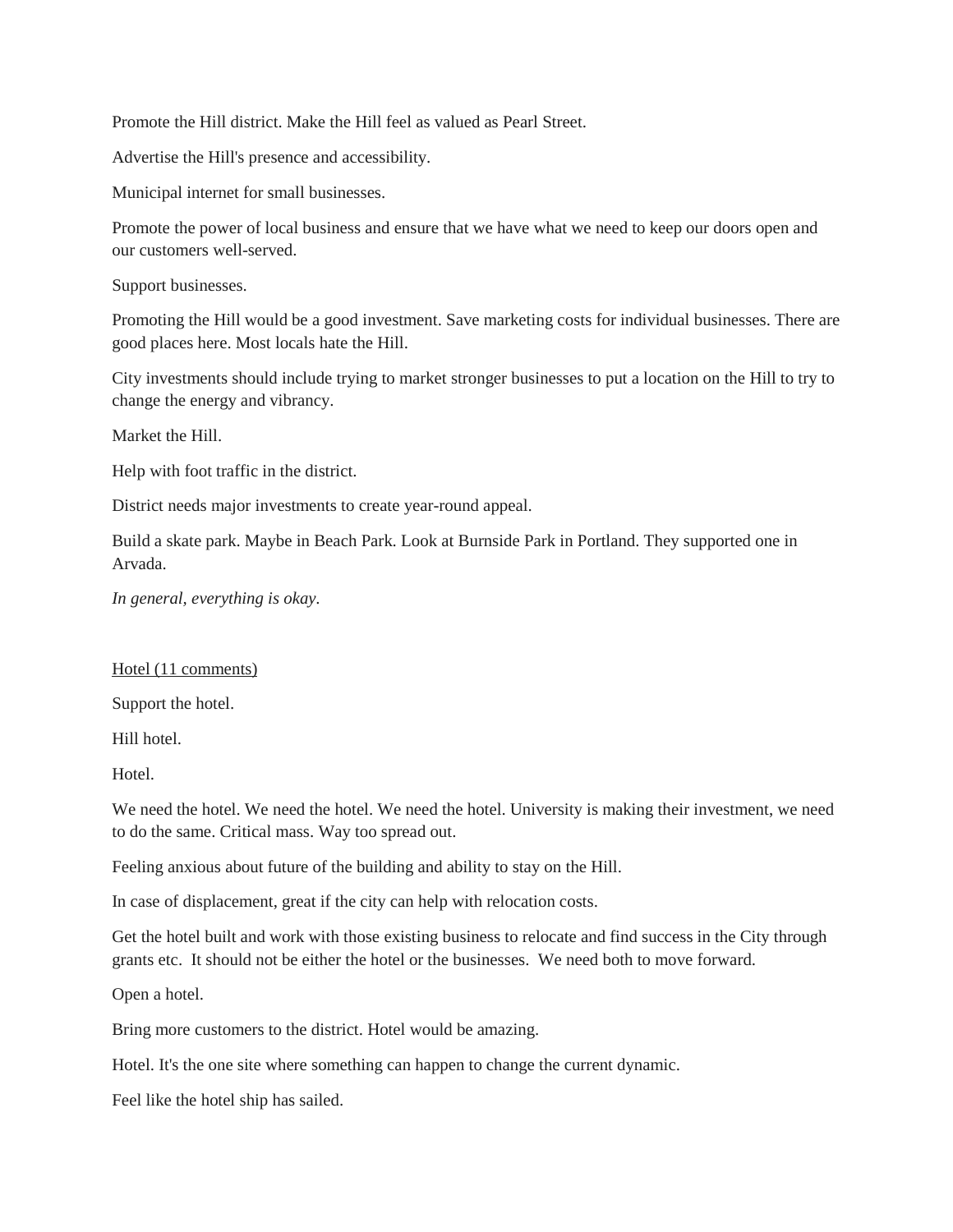### Tenant Recruitment (7 comments)

Would be great if there were a way to encourage businesses to open on The Hill to reduce the vacant spaces. The shop next to us has been vacant since we moved in more than 5 years ago.

Attract non-food businesses and employers.

Do what needs to be done to increase business for the entire district - maintenance is fine but we need to fill vacancies (tenant recruitment or incentives to support small businesses). Do what studies have said to do: bring in an anchor tenant, parking, etc.

Incentives for businesses to open up shop on the hill to reduce vacant spaces.

Bring in a brew pub.

Filling vacancies - turn into offices. Fun, funky architecture firms for example. Tulagis should be a warehouse food hall like Denver Market.

Mountain Sun like restaurant. Financial incentives for small, local business.

### Landlords (6 comments)

I know the City has no control over landlords/rental properties, etc...but rents on The Hill have gotten out of control the past few years (and for no good reason, the Hill isn't even that nice of an area...especially the Tulagi building itself, with leaking ceiling that our landlord is taking his sweet time getting fixed..). If the city could reduce the prices of Other things (licenses, etc) to make up for this that could possibly be a help. Or have more control over landlords? Or reduce the restrictions on city laws. I'm really not sure what can be done in that sense.

Build a positive relationship with the business and property owner community that seeks to repair the past conflicts and move forward with a positive plan for economic success.

Would like help with landlord - traffic in the Uni Hill Plaza lot should not be two-way. There just needs to be a one-way sign to prevent conflicts.

Rent is NNN. Everything is going up. Hard to make up with more sales in such a small space. Went from \$1,000 to \$1,500.

Help encourage property owner to change the food court signage out front. Bad impression: cheap, unhealthy. "Kitchens on College" adorable and explains what is going on down here.

A BID could continue to move the district forward but we have several property owners that are reluctant to see a BID as a great vehicle to improve the University Hill commercial area.

### Liquor Rules (3 comments)

Allow normal liquor licenses hours like everywhere else in CO.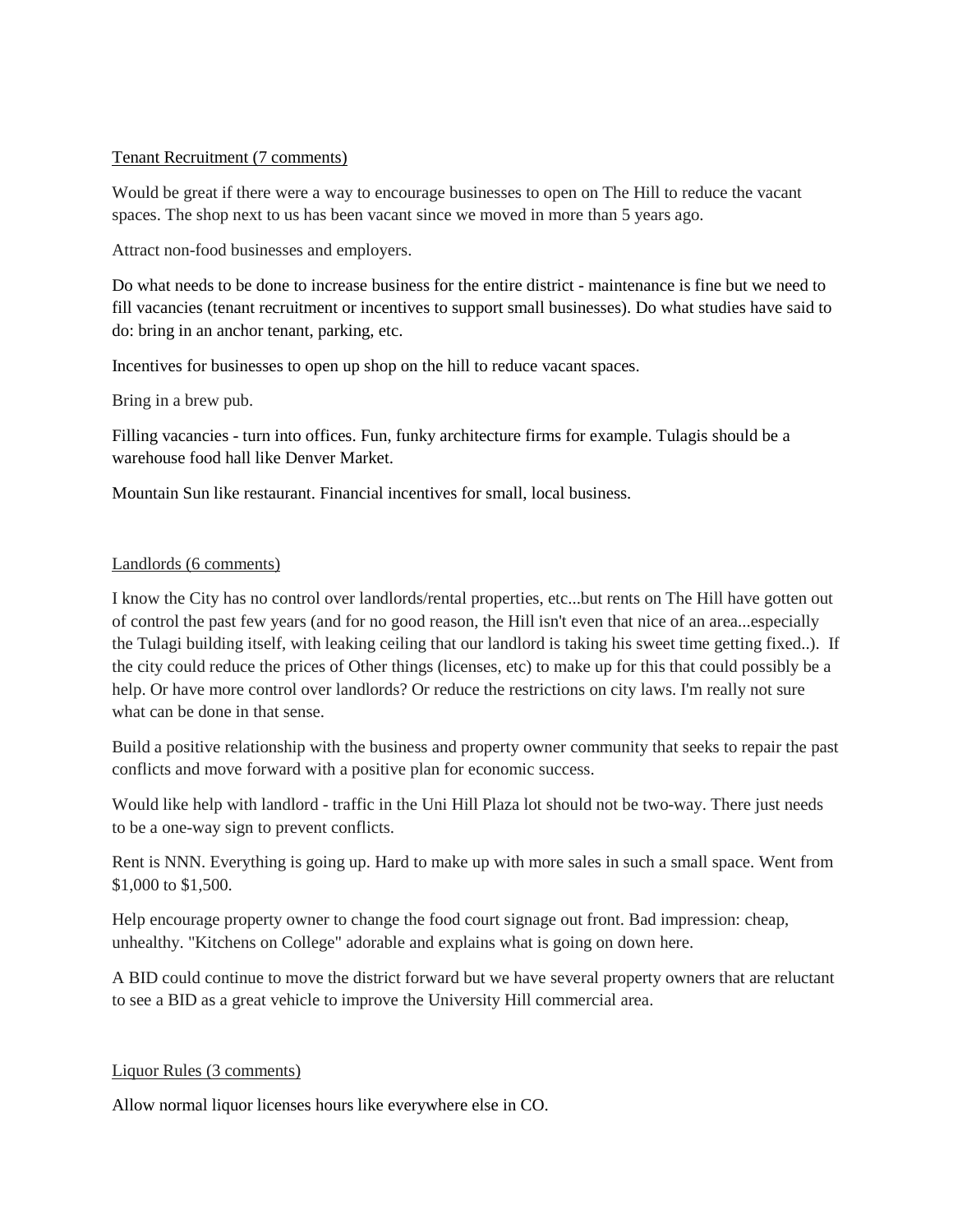Need to lift alcohol restrictions - students are finding alcohol elsewhere, not making a difference.

Not sure what it will take to bring the Hill back. Encouraged that it has come back somewhat as a bar district. Was destroyed somewhat intentionally in the early 2000s. World was better with 3.2 beer, allowed 18-20 year olds to participate (training wheels). Drove drinking into the houses and successful fake ID users to drink more.

Alleys (1 comment)

*I think the alley improvements are a good idea.*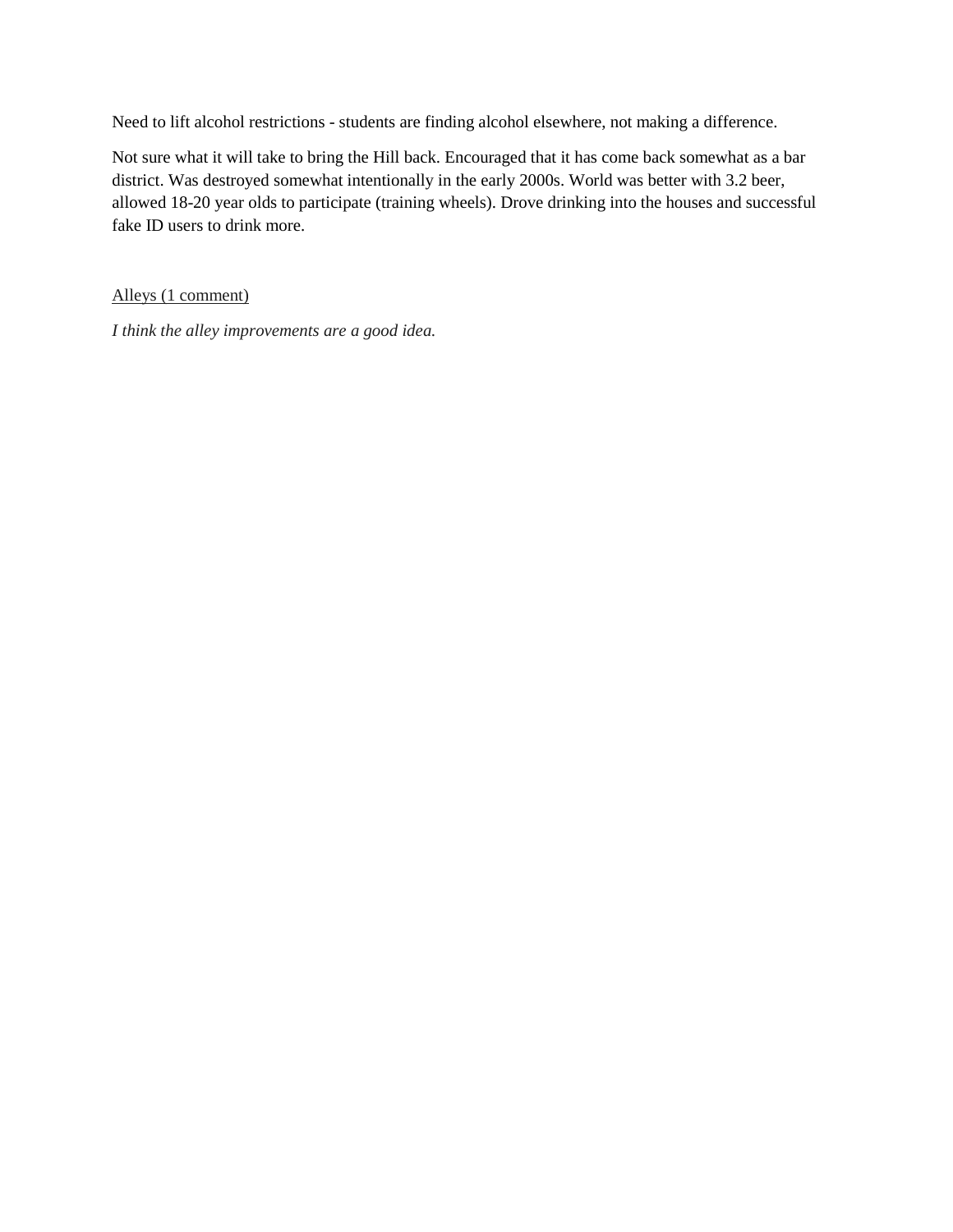3. Are you aware that you are located in a General Improvement District that funds pedestrian, bicycle, and transportation improvements as well as district maintenance?

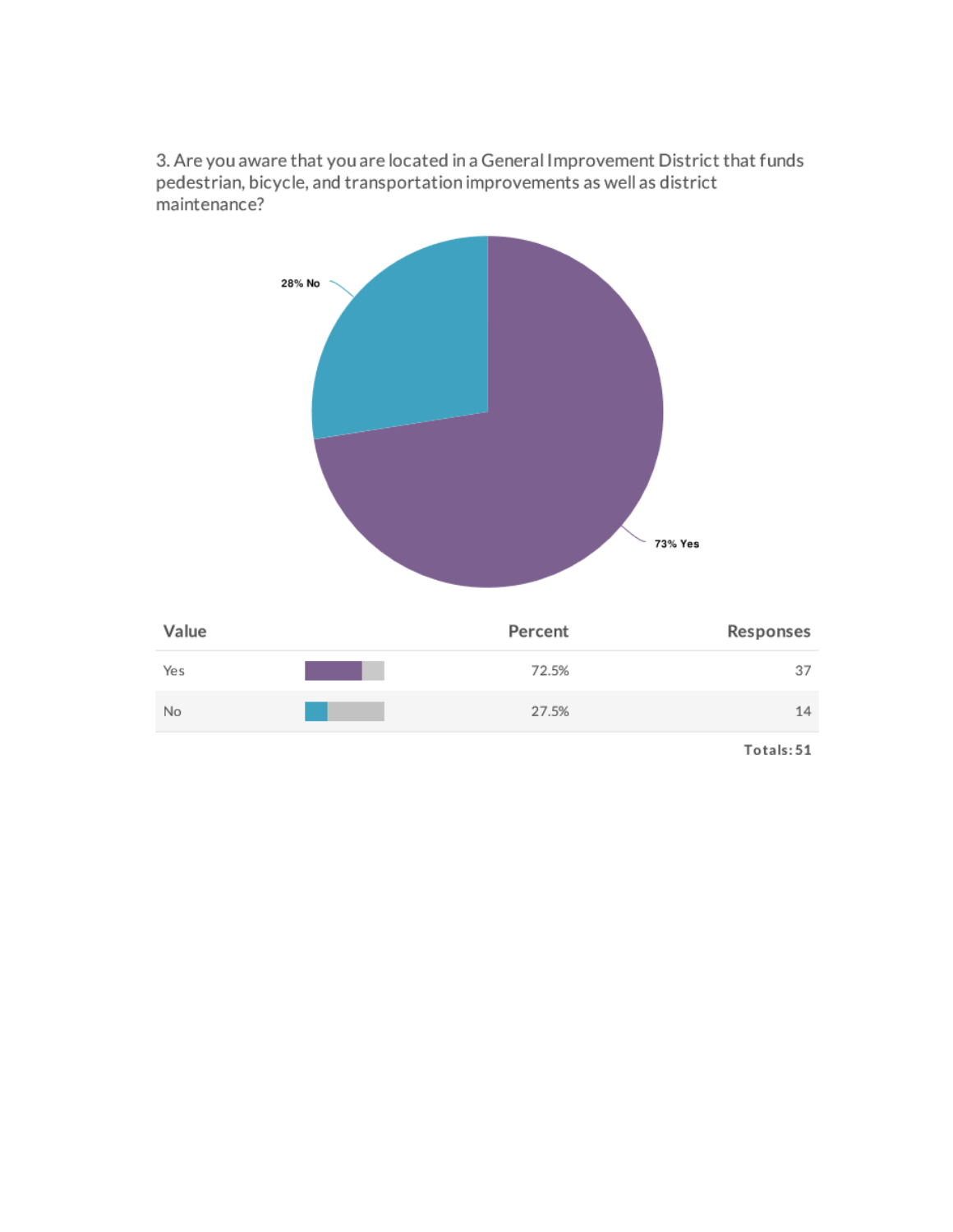# 4. Provision of parking:



| Value              | Percent | Responses      |
|--------------------|---------|----------------|
| Not Satisfied      | 35.6%   | 16             |
| Dissatisfied       | 11.1%   | 5              |
| Somewhat Satisfied | 35.6%   | 16             |
| Satisfied          | 13.3%   | 6              |
| Very Satisfied     | 4.4%    | $\overline{2}$ |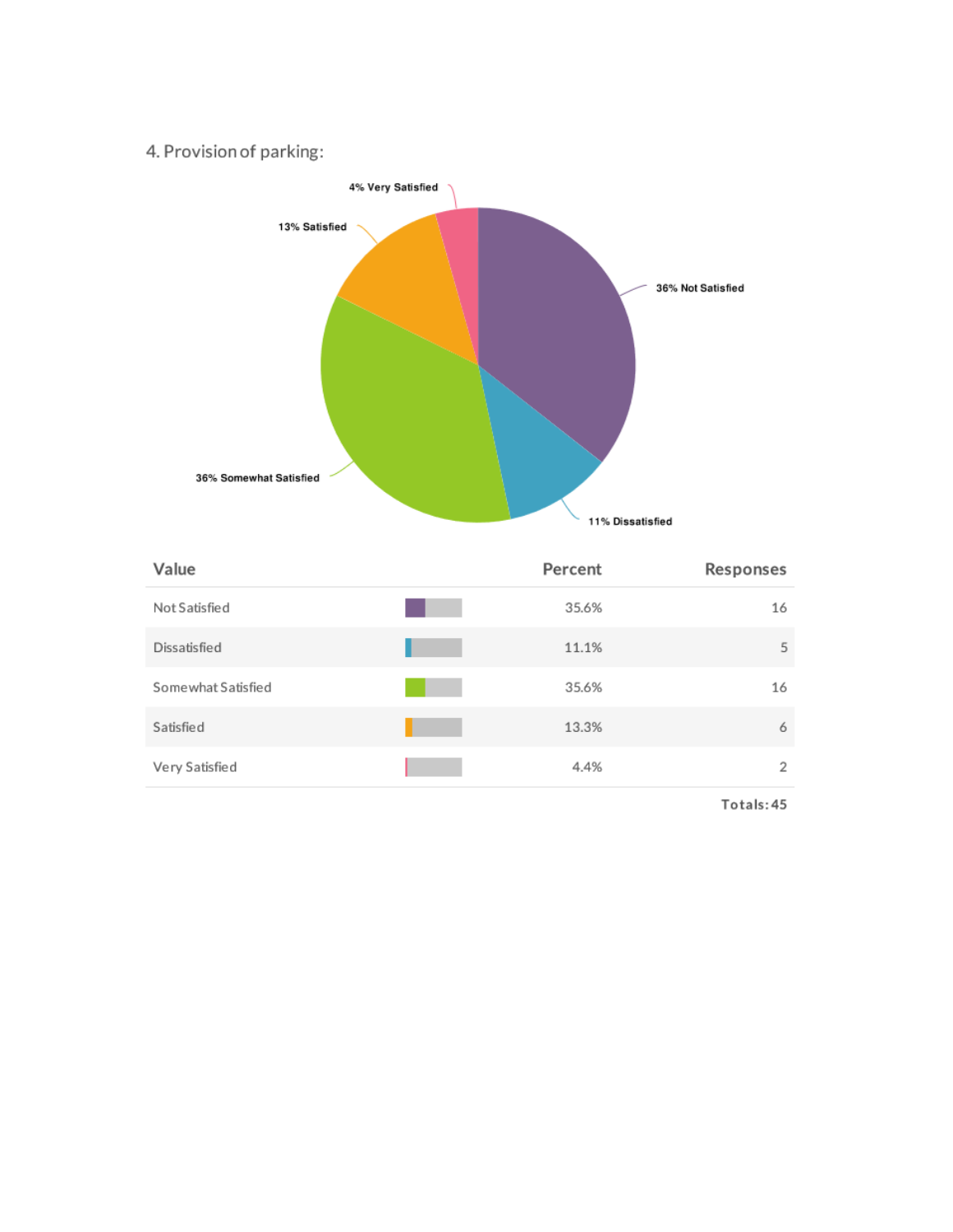6. Provision of pedestrian and bicyclist amenities (bike racks, benches, trash cans, etc.):



| Value              | Percent | Responses |
|--------------------|---------|-----------|
| Not Satisfied      | 9.3%    | 4         |
| Dissatisfied       | 7.0%    | 3         |
| Somewhat Satisfied | 27.9%   | 12        |
| Satisfied          | 39.5%   | 17        |
| Very Satisfied     | 16.3%   | 7         |
|                    |         |           |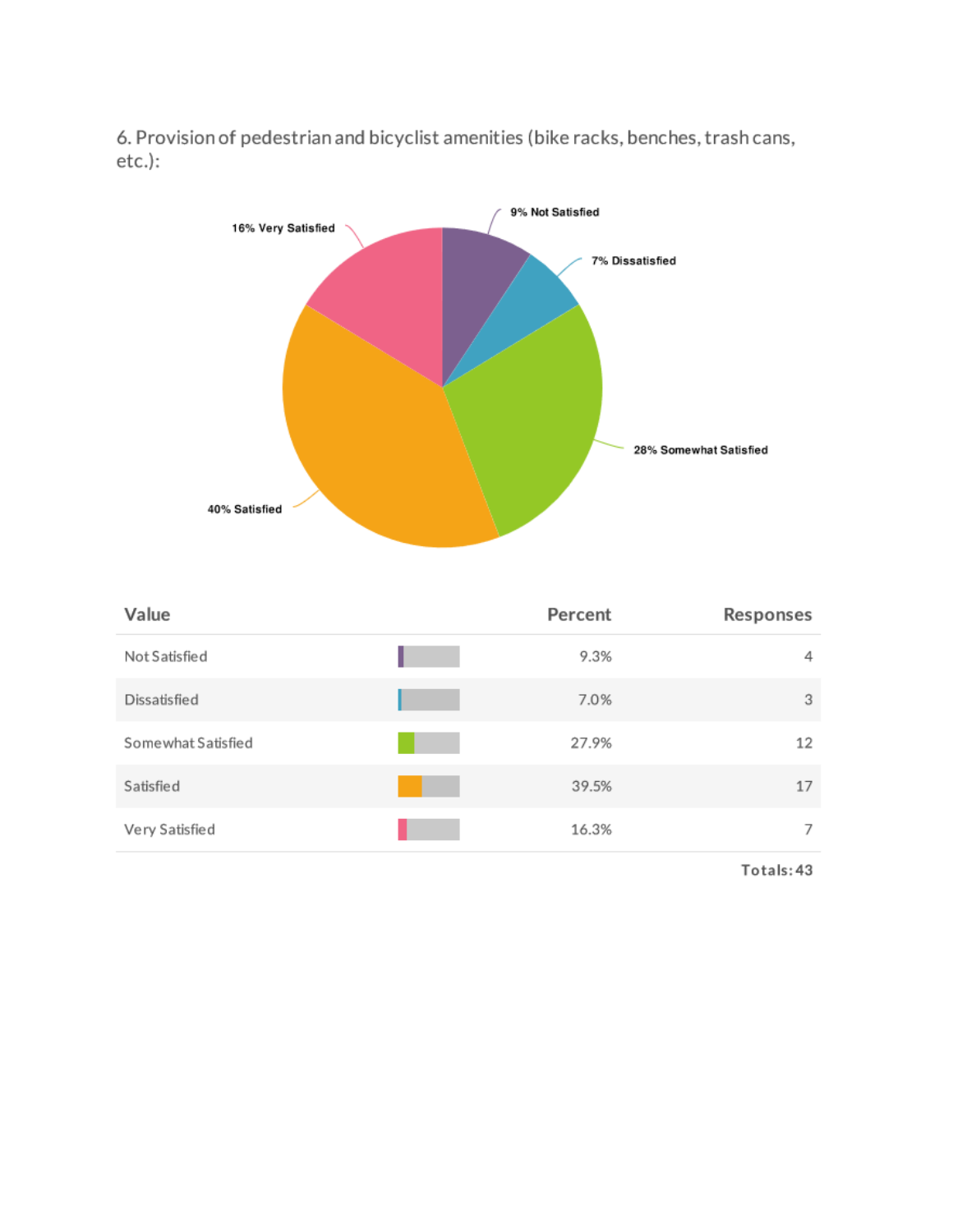# 8. Maintenance of parking and amenities:



| Value              | Percent | Responses      |
|--------------------|---------|----------------|
| Not Satisfied      | 12.2%   | 5              |
| Dissatisfied       | 4.9%    | $\overline{2}$ |
| Somewhat Satisfied | 29.3%   | 12             |
| Satisfied          | 43.9%   | 18             |
| Very Satisfied     | 9.8%    | 4              |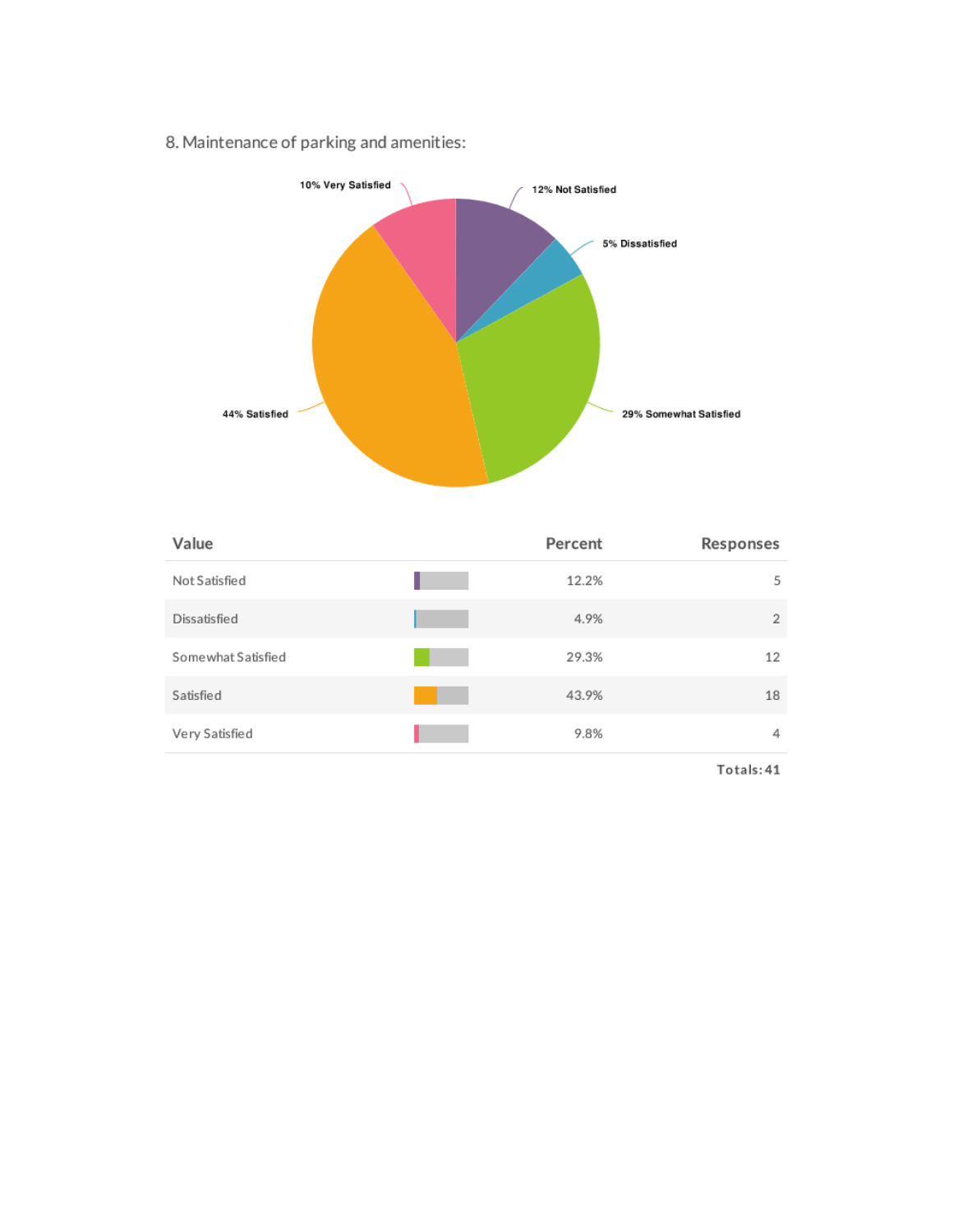10. Do you currently actively market to non-students to increase your revenues when students are on break?

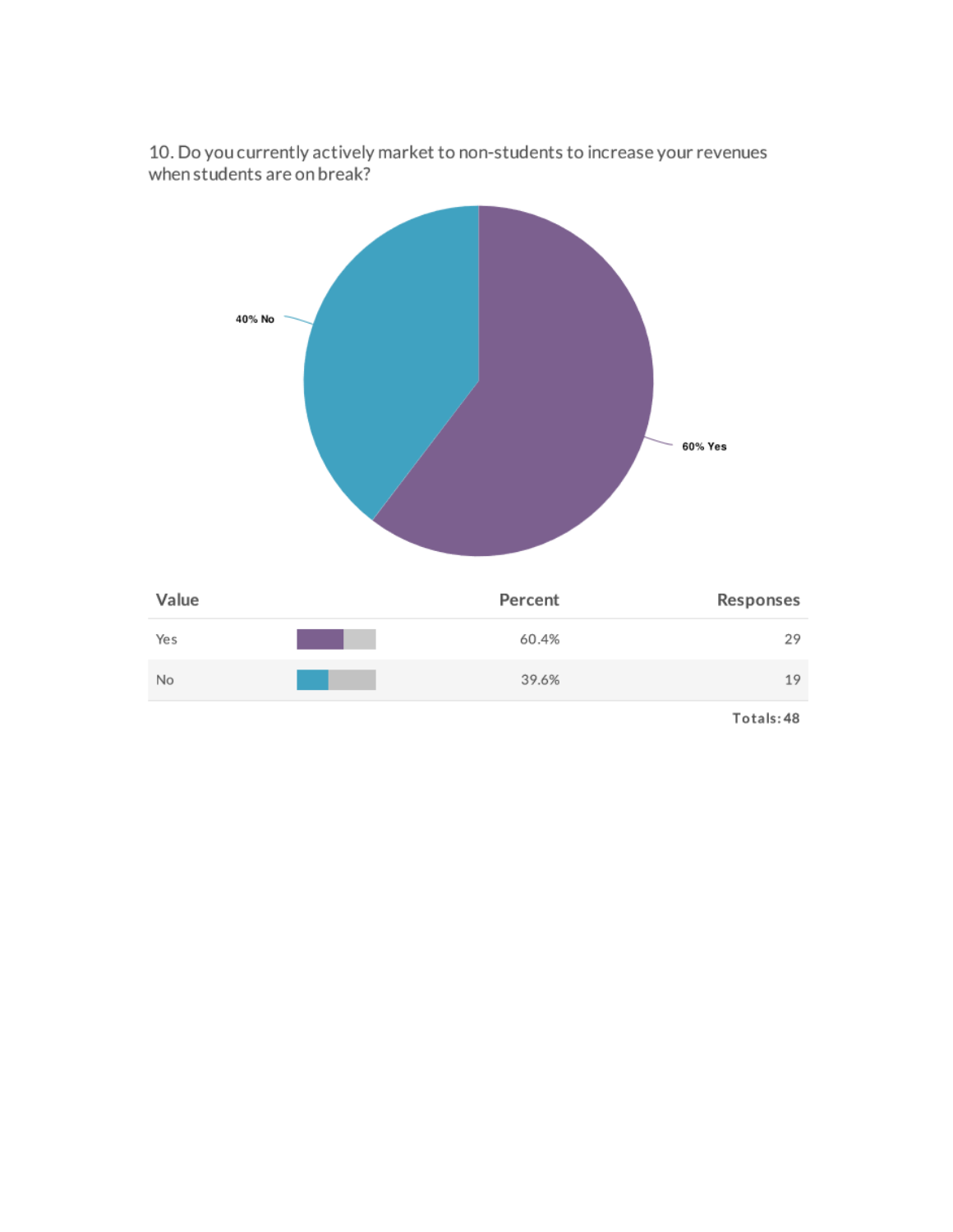12. The City of Boulder is working on an Alley Enhancement Master Plan to improve the functionality and access of Hill commercial alleys. If your businesses trash is found to be illegally occupying the public ROW, what's the farthest distance you would be willing to take your trash to a shared facility? (for reference, the alley behind 13th Street is 15 feet wide)



| Value              | Percent | Responses |
|--------------------|---------|-----------|
| 20 feet or less    | 18.8%   | 9         |
| 50 feet            | 33.3%   | 16        |
| 100 feet           | 25.0%   | 12        |
| More than 100 feet | 22.9%   | 11        |